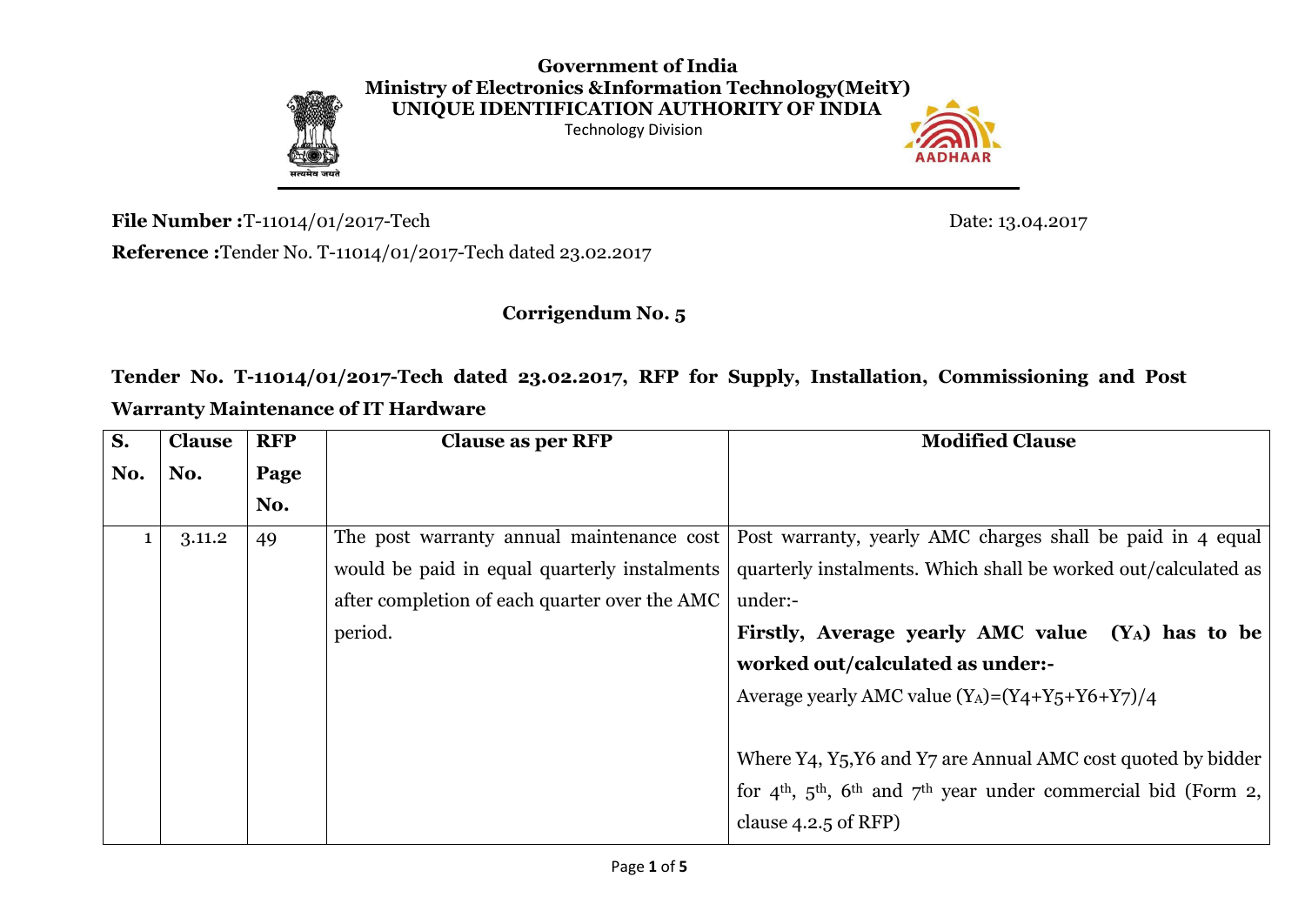## **Government of India Ministry of Electronics &Information Technology(MeitY) UNIQUE IDENTIFICATION AUTHORITY OF INDIA**



Technology Division



| S.  | <b>Clause</b> | <b>RFP</b> | <b>Clause as per RFP</b> | <b>Modified Clause</b>                                                                   |
|-----|---------------|------------|--------------------------|------------------------------------------------------------------------------------------|
| No. | No.           | Page       |                          |                                                                                          |
|     |               | No.        |                          |                                                                                          |
|     |               |            |                          | Then, Yearly AMC charges to be paid has to be worked<br>out/calculated as under:-        |
|     |               |            |                          | $Y_{4c}$ Calculated AMC charges for 4 <sup>th</sup> year = <b>Lesser of</b> the two      |
|     |               |            |                          | ie Annual AMC cost quoted by bidder for $4th$ year or worked                             |
|     |               |            |                          | out/calculated Average yearly AMC value i.e lesser of the Y4 or                          |
|     |               |            |                          | $Y_A$                                                                                    |
|     |               |            |                          | $Y_{5c}$ Calculated AMC charges for $5th$ year = <b>Lesser of</b> the two                |
|     |               |            |                          | ie Annual AMC cost quoted by bidder for 5 <sup>th</sup> year or worked                   |
|     |               |            |                          | out/calculated Average yearly AMC value i.e lesser of Y <sub>5</sub> or Y <sub>A</sub> . |
|     |               |            |                          | $Y_{6c}$ Calculated AMC charges for 6 <sup>th</sup> year= <b>Lesser of</b> the two ie    |
|     |               |            |                          | Annual AMC cost quoted by bidder for 6 <sup>th</sup> year <b>or</b> worked               |
|     |               |            |                          | out/calculated Average yearly AMC value i.e lesser of Y6 or Y <sub>A</sub> .             |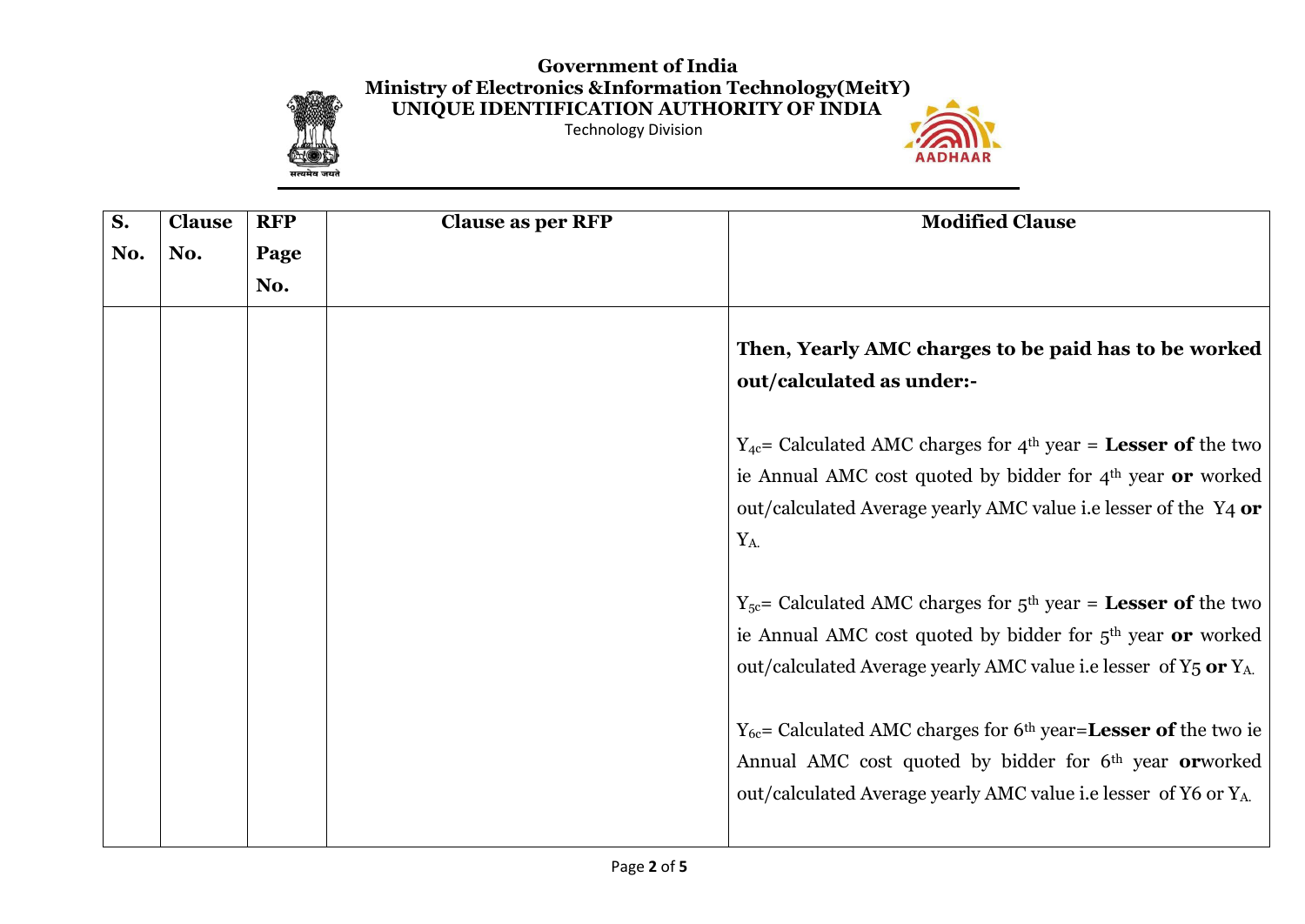## **Government of India Ministry of Electronics &Information Technology(MeitY) UNIQUE IDENTIFICATION AUTHORITY OF INDIA**



Technology Division



| $\overline{\mathbf{S}}$ . | <b>Clause</b>    | <b>RFP</b> |                                                       | <b>Clause as per RFP</b>                        |                                                                         | <b>Modified Clause</b> |                                                     |                                                                  |                                                                                                                                                                                                                     |
|---------------------------|------------------|------------|-------------------------------------------------------|-------------------------------------------------|-------------------------------------------------------------------------|------------------------|-----------------------------------------------------|------------------------------------------------------------------|---------------------------------------------------------------------------------------------------------------------------------------------------------------------------------------------------------------------|
| No.                       | No.              | Page       |                                                       |                                                 |                                                                         |                        |                                                     |                                                                  |                                                                                                                                                                                                                     |
|                           |                  | No.        |                                                       |                                                 |                                                                         |                        |                                                     |                                                                  |                                                                                                                                                                                                                     |
|                           |                  |            |                                                       |                                                 |                                                                         |                        | $(Y_{6c}+Y_{5c}+Y_{4c})$<br>may be , by 4.          |                                                                  | $Y_{7c}$ Calculated AMC charges for 7 <sup>th</sup> year = $(Y7+Y6 + Y5+Y4)$ -<br>Then quarterly payment for the relevant AMC year shall be<br>calculated by dividing either of $Y_4c/Y_5c/Y_6c/Y_7c$ , as the case |
| $\overline{2}$            | 5.4.4<br>point 2 | 93         | Hardwar<br>e/Servic<br>es<br>Restorat                 | $\epsilon = 8$ Hours<br>> 8 Hours<br>$<= 1$ Day | Nil<br>1% of the<br><b>Opex</b>                                         |                        | Hardware/S<br>ervices<br>Restoration<br>time during | $\epsilon = 8$ Hours<br>> 8 Hours<br>$<= 1$ Day                  | Nil<br>1% of the <b>Average</b><br><b>Annual Opex Charges of</b>                                                                                                                                                    |
|                           |                  |            | ion time<br>$\overline{2}$<br>during<br>AMC<br>Period | $> 1$ Day & $\le$ =<br>2 Days                   | Charges<br>of<br>the<br>equipment<br>for that year<br>3% of the<br>Opex | $\overline{2}$         | <b>AMC Period</b>                                   | $> 1$ Day & $\le$ =<br>2 Days<br>Day<br>$\overline{2}$<br>$\geq$ | the equipment.<br>3% of the Average<br><b>Annual Opex Charges of</b><br>the equipment.<br>$5\%$<br>of the <b>Average</b><br><b>Annual Opex Charges of</b>                                                           |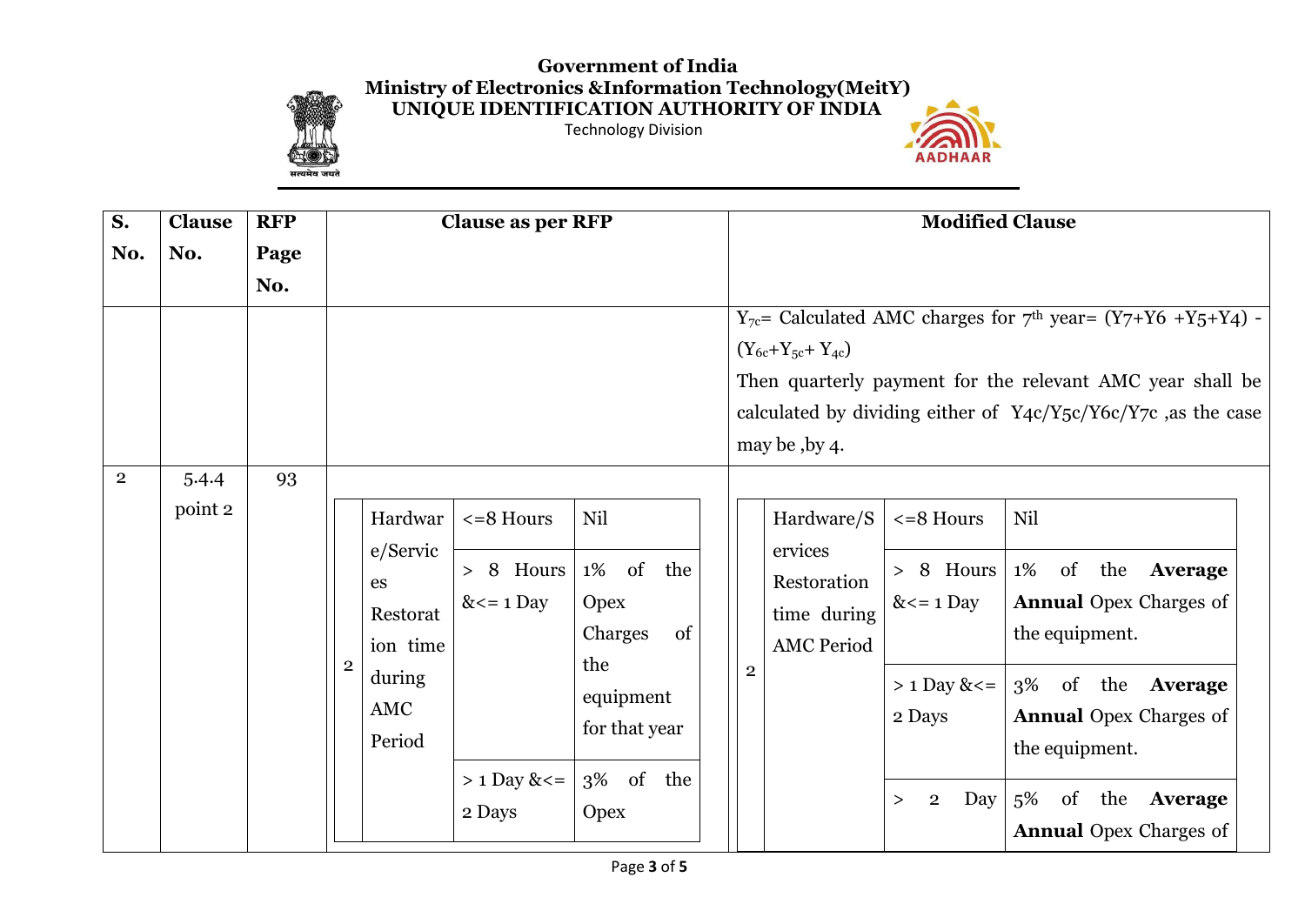## **Government of India Ministry of Electronics &Information Technology(MeitY) UNIQUE IDENTIFICATION AUTHORITY OF INDIA**



Technology Division



| $\overline{\mathbf{S}}$ . | <b>Clause</b> | <b>RFP</b> | <b>Clause as per RFP</b>           |                                                                                                                   | <b>Modified Clause</b>                                                                                                                                                                                           |  |  |  |
|---------------------------|---------------|------------|------------------------------------|-------------------------------------------------------------------------------------------------------------------|------------------------------------------------------------------------------------------------------------------------------------------------------------------------------------------------------------------|--|--|--|
| No.                       | No.           | Page       |                                    |                                                                                                                   |                                                                                                                                                                                                                  |  |  |  |
|                           |               | No.        |                                    |                                                                                                                   |                                                                                                                                                                                                                  |  |  |  |
|                           |               |            | $\overline{2}$<br>><br>$<=$ 4 Days | of<br>Charges<br>the<br>equipment<br>for that year<br>5% of the<br>Day<br><b>Opex</b><br>Charges<br><sub>of</sub> | the equipment.<br>$<=$ 4 Days<br>For each additional day after 4 days,<br>additional penalty of 1% of average<br>annual Opex Charges of the equipment.<br>Value of Average annual Opex charges of the respective |  |  |  |
|                           |               |            |                                    | the                                                                                                               | equipment = $(Y_4e+Y_5e+Y_6e+Y_7e)/4$<br>Where,                                                                                                                                                                  |  |  |  |
|                           |               |            |                                    | equipment                                                                                                         | Y4e=Annual AMC cost of respective equipment quoted for 4 <sup>th</sup>                                                                                                                                           |  |  |  |
|                           |               |            |                                    | for that year                                                                                                     | year under commercial bid Form 2, clause 4.2.5 of RFP                                                                                                                                                            |  |  |  |
|                           |               |            |                                    | For each additional day<br>after 4 days, additional                                                               | Y <sub>5</sub> e= Annual AMC cost of respective equipment quoted for $5th$<br>year under commercial bid Form 2, clause 4.2.5 of RFP<br>Y6e= Annual AMC cost of respective equipment quoted for 6 <sup>th</sup>   |  |  |  |
|                           |               |            |                                    | penalty of 1% of Opex                                                                                             | year under commercial bid Form 2, clause 4.2.5 of RFP                                                                                                                                                            |  |  |  |
|                           |               |            |                                    | Charges of the equipment<br>for that year will be levied.                                                         | $Y$ 7e = Annual AMC cost of respective equipment quoted for $7th$ year<br>under commercial bid Form2, clause 4.2.5 of RFP                                                                                        |  |  |  |